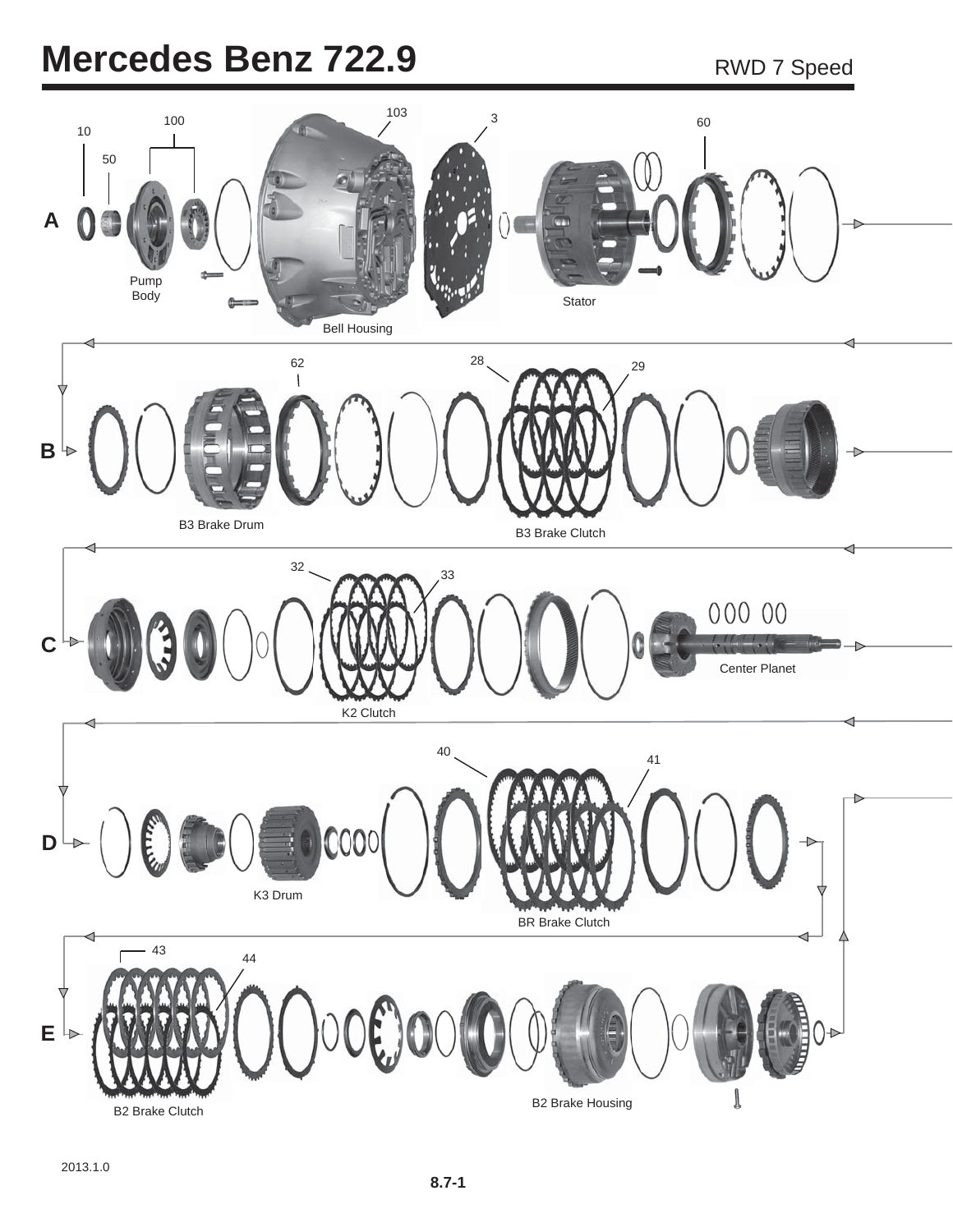## **Mercedes Benz 722.9**

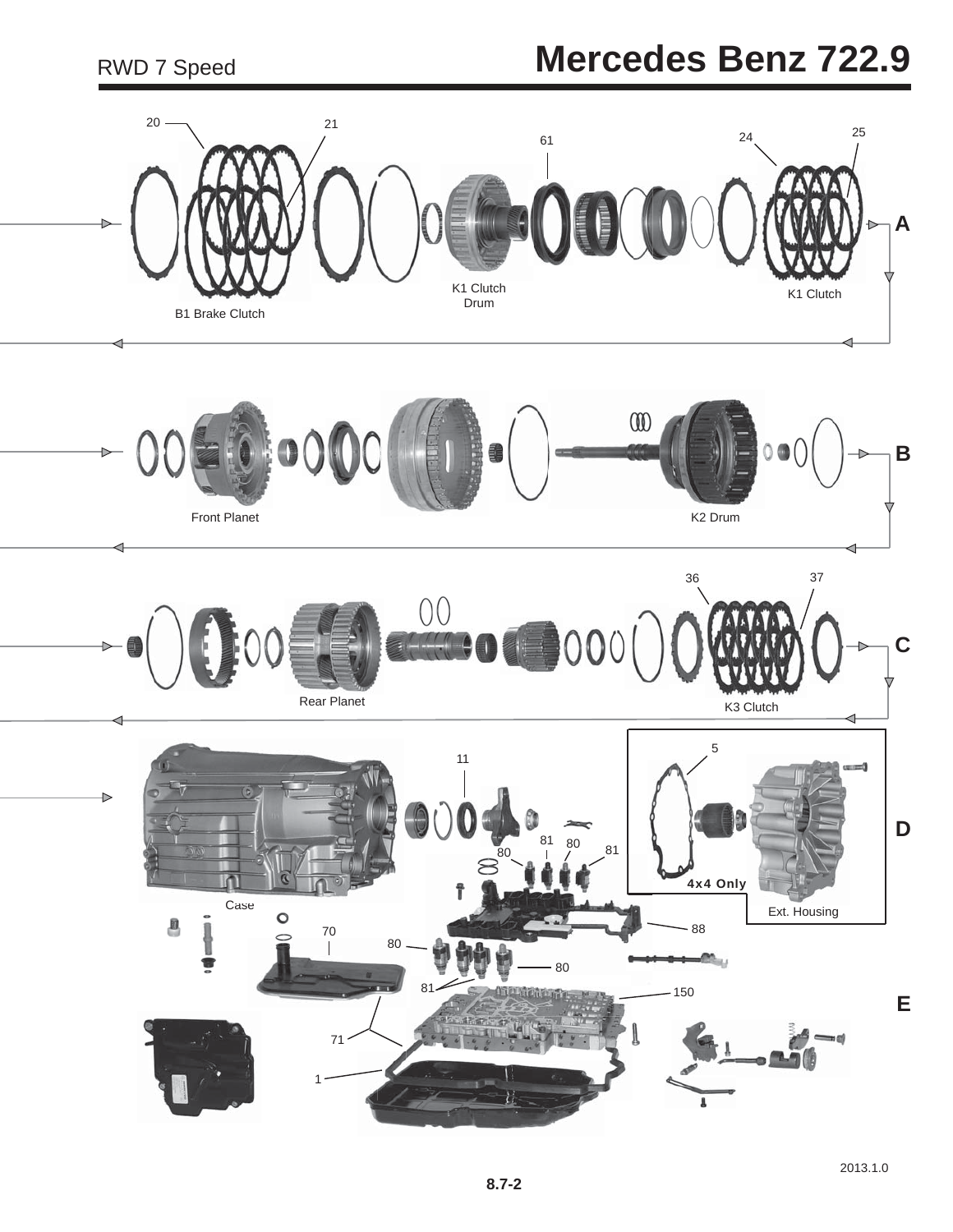## **Mercedes Benz 722.9, W7A/B700 (7-Speed RWD)**

| ILL.<br>NO.                                 | <b>PART</b><br><b>NUMBER</b>    | <b>PER</b><br><b>CAR</b> | <b>DESCRIPTION</b>    |                                                                                                                                                                  | <b>YEARS</b> |  |  |  |
|---------------------------------------------|---------------------------------|--------------------------|-----------------------|------------------------------------------------------------------------------------------------------------------------------------------------------------------|--------------|--|--|--|
| <b>MASTER BOX KITS AND STEEL PLATE KITS</b> |                                 |                          |                       |                                                                                                                                                                  |              |  |  |  |
| $---$                                       | <b>K7700K-S</b>                 | 1                        |                       | Master Kit (German-Made Contents, For AWD order 77110K and 77553K) 2005-On                                                                                       |              |  |  |  |
|                                             |                                 |                          | Steel Plate Sub-Kits: |                                                                                                                                                                  |              |  |  |  |
|                                             | K7700K-9                        | $\mathbf{1}$             |                       |                                                                                                                                                                  |              |  |  |  |
|                                             |                                 |                          |                       | Kits do not include Intermediate Plate Gasket (77108K), please order separately.                                                                                 |              |  |  |  |
| <b>OVERHAUL KITS</b>                        |                                 |                          |                       |                                                                                                                                                                  |              |  |  |  |
|                                             | <b>K77900K</b>                  | 1                        |                       | Overhaul Kit (German-Made Contents, For AWD order 77110K and 77553K) 2005-On                                                                                     |              |  |  |  |
| <b>GASKET AND RUBBER COMPONENTS</b>         |                                 |                          |                       |                                                                                                                                                                  |              |  |  |  |
| 1E                                          | 77170K                          | 1                        |                       |                                                                                                                                                                  |              |  |  |  |
| 3A                                          | 77108K                          | 1                        |                       |                                                                                                                                                                  |              |  |  |  |
| 5D                                          | 77110K                          | $\mathbf{1}$             |                       |                                                                                                                                                                  |              |  |  |  |
| <b>METAL CLAD SEALS</b>                     |                                 |                          |                       |                                                                                                                                                                  |              |  |  |  |
| 10A l                                       | 77526A                          | $\mathbf{1}$             |                       |                                                                                                                                                                  |              |  |  |  |
| 11D                                         | 77551H                          | 1                        |                       |                                                                                                                                                                  |              |  |  |  |
| 11D                                         | 77553K                          | $\mathbf{1}$             |                       |                                                                                                                                                                  |              |  |  |  |
|                                             |                                 |                          |                       | <b>CLUTCH PLATES</b>                                                                                                                                             |              |  |  |  |
| 20A                                         | 77302K                          |                          |                       |                                                                                                                                                                  |              |  |  |  |
| 21A                                         | 77303K                          |                          |                       | 4-5 2-6, Reverse (B1) Friction  External Spline, Single-Sided 2005-On                                                                                            |              |  |  |  |
| 24A                                         | 77310K                          |                          |                       |                                                                                                                                                                  |              |  |  |  |
| 25A                                         | 77311K                          |                          |                       | 4-5 3-4-5 (K1) Friction  External Spline, Single-Sided  2005-On                                                                                                  |              |  |  |  |
| 28B<br>29B                                  | 77302K<br>77303K                |                          |                       | 4-5 1, 7, N, Reverse 1 (B3) Friction <b>Internal Spline, Single-Sided</b> 2005-On<br>4-5 1, 7, N, Reverse 1 (B3) Friction External Spline, Single-Sided  2005-On |              |  |  |  |
| 32C                                         | 77308K                          |                          |                       |                                                                                                                                                                  |              |  |  |  |
| 33C                                         | 77309K                          |                          |                       | 4-7 4-5-6-7 (K2) Friction  External Spline, Single-Sided  2005-On                                                                                                |              |  |  |  |
|                                             | 36C 77304J                      |                          |                       | 5 All Ranges, Except 4th (K3) Friction  Internal Spline, Single Sided  2005-On                                                                                   |              |  |  |  |
| 37C                                         | 77305J                          | 5                        |                       | All Ranges, Except 4th (K3) Friction  External Spline, Single Sided 2005-On                                                                                      |              |  |  |  |
| 40D                                         | 77321H<br>77322H                | 5                        |                       | Reverse 1&2 (BR) Friction  46T, .061" - 7.000" O.D. 2005-On<br>Reverse 1&2 (BR) Steel30T, .071" - 6.100" O.D. 2005-On                                            |              |  |  |  |
| 41D                                         |                                 | 5                        |                       |                                                                                                                                                                  |              |  |  |  |
| 43E<br>44E                                  | 77306H<br>77307H                | 6<br>5                   |                       |                                                                                                                                                                  |              |  |  |  |
| ---                                         | <b>K7700K-F</b>                 |                          |                       |                                                                                                                                                                  |              |  |  |  |
|                                             |                                 |                          |                       | <b>BUSHINGS</b>                                                                                                                                                  |              |  |  |  |
|                                             |                                 |                          |                       |                                                                                                                                                                  |              |  |  |  |
| 50A                                         | 77005D<br>50A 77005H            | 1<br>$\mathbf{1}$        |                       |                                                                                                                                                                  |              |  |  |  |
|                                             | <b>MOLDED RUBBER PISTONS</b>    |                          |                       |                                                                                                                                                                  |              |  |  |  |
|                                             |                                 |                          |                       |                                                                                                                                                                  |              |  |  |  |
| ---<br>---                                  | K77900K-4<br><b>K77900K-4BL</b> | $\overline{1}$           |                       |                                                                                                                                                                  |              |  |  |  |
| 60A                                         | 77842K                          | 1                        |                       |                                                                                                                                                                  |              |  |  |  |
| 61A                                         | 77843K                          | 1                        |                       |                                                                                                                                                                  |              |  |  |  |
| 62B<br>2013.4.0                             | 77841K                          | $\mathbf{1}$             |                       |                                                                                                                                                                  |              |  |  |  |